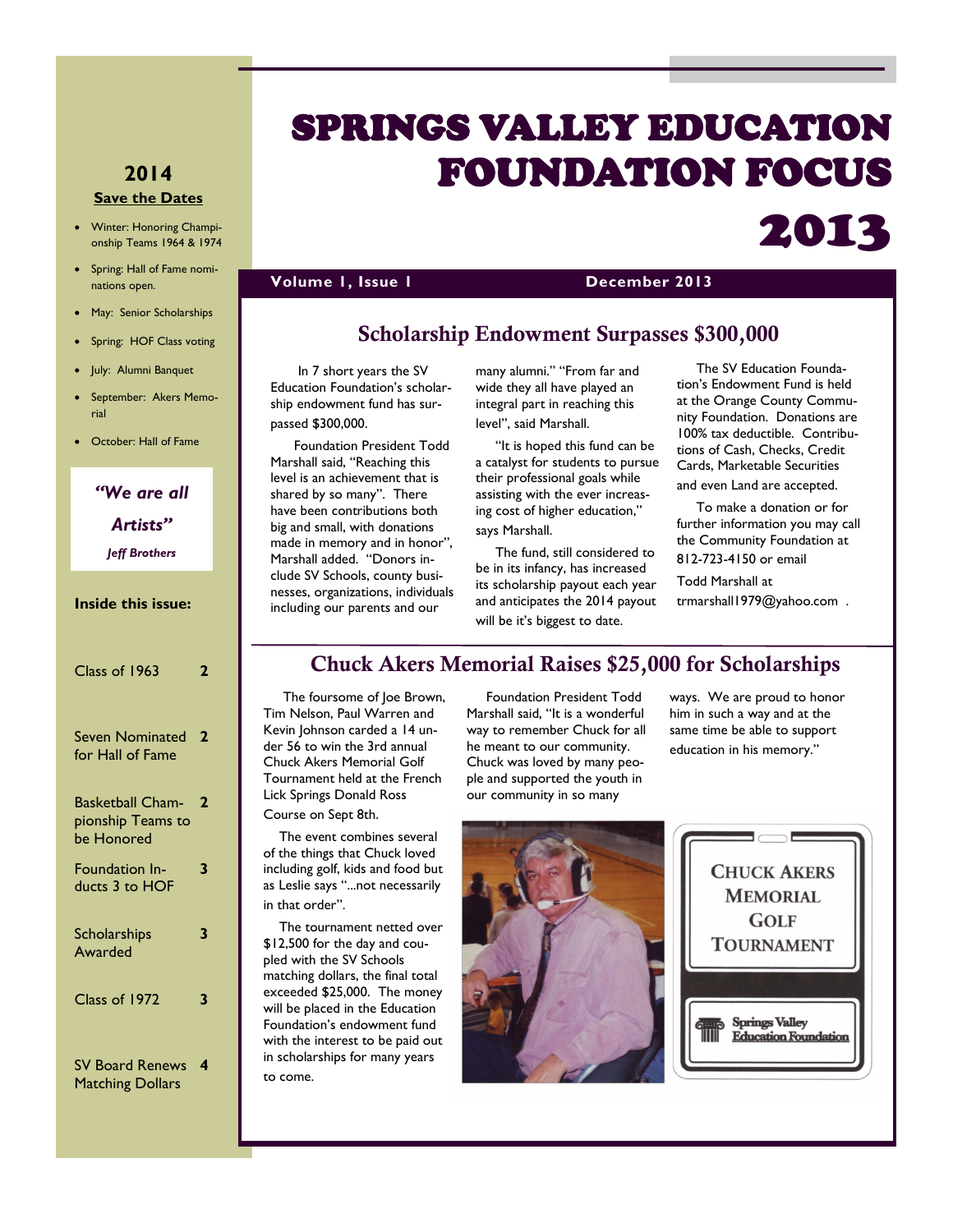### **Page 2 SPRINGS VALLEY EDUCATION FOUNDATION FOCUS**

### **Class of '63 Awards \$2,250 in Scholarships & Donates \$1963**

*"To increase the educational opportunities of Springs Valley students"* **(Mission of the SV** 

**Education Foundation)**

 The Springs Valley Class of 1963 kicked off their 50th anniversary celebration by awarding 3 scholarships valued at \$750 each to three graduating seniors of the Class of 2013 at the Senior Awards Night in

May at the SV Auditorium.

 The Class of 1963 began raising funds earlier in the school year in anticipation of awarding the scholarships to



celebrate their 50th year since graduating from SV. In addition to the scholarships awarded that night, the Class donated an additional \$1963 to the SV Education Foundation's endowment fund. These dollars, in honor of their graduating year, were matched with the school's casino fund dollars. Thus, bringing the total dollars generated by the Class of 1963 for current and future scholarships to \$6,176.

 The 3 recipients of the Class of 1963 scholarships were Francesca Williams, Stefany Brown, and Jalon Leonard.

 The Springs Valley Education Foundation Hall of Fame Committee announced that 7 people received multiple nominations and met the criteria to be placed on the 2013 SV Hall of Fame ballot. These individuals nominated will be voted on by individual graduating classes during the Spring of 2013. Of the 7, three will be elected for induction in the Fall.

 The 7 people nominated were music teacher Deanna Clark, 1979 graduate Dr. Doug Weikert, Counselors Billie and Louis Stone, 1965 graduate Dr. Martin Dixon, 1991 graduate Darryl Land, and 1977 graduate and Jeff Brothers.

**Seven Nominated to Springs Valley Hall of Fame**

 The purpose of the Hall of Fame is to recognize those that have made significant contributions time, ideas, expertise or finances to the advancement of programs at Springs Valley such as academics, arts or athletics. In addition the Hall of Fame

may include those graduates who have made significant contributions in their professions and/or society as a whole.

 Nominees may be drawn from graduates, former faculty members, coaches, administrators, school board members, parents, community leaders, businesses and organizations. Anyone can nominate a person to the SV Hall of Fame by going to the school's website and following the alumni link.

### **1964 & 1974 Championship Basketball Teams to be Honored**

*"It takes years to be an overnight success!!"*

 As part of a SV Foundation effort to honor past championship teams, the championship basketball teams from 1964 and 1974 will be honored during two home games of the boys Springs Valley's basketball 2013 -14 season.

 The 1964 team's championship run included a less than stellar 4-14 season. In the post season the magic began as the team won not only a sectional championship but became only the second team in Springs

Valley's history to win a basketball Regional Championship. The other being the 1958 State Finalist team.

 The 1974 boys basketball team finished the season with a 17-3 record and won the highly competitive Paoli Sectional. In the Washington Regional the team beat Jasper in the afternoon game to reach the final 32 of the Indiana Basketball Tournament. Members of the team included future NBA Hall of Famer Larry Bird.

 The 1974 team will be recognized at the Crawford game on January 10th and the 1964 team will honored at the

Tell City game on February 1st.

 The Education Foundation in conjunction with the SV Athletic Department plans to honor championships team on their anniversary years of 10-25 -40-50. Championship teams are those that have won at least a Sectional Championship.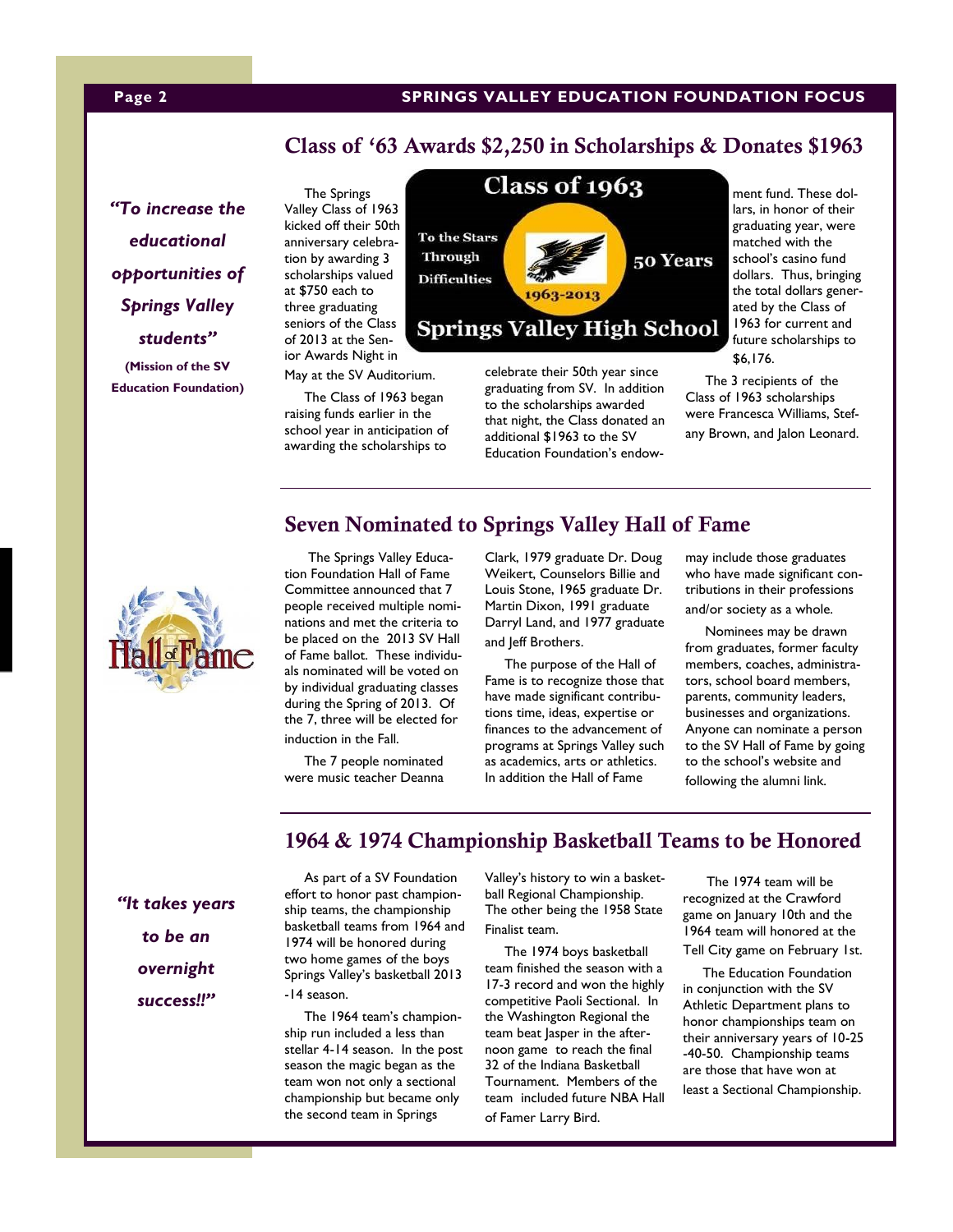### **Volume 1, Issue 1 Page 3**

### **Foundation Inducts 3 to SV Hall of Fame**

Dr. Doug Weikert, Dr. Martin Dixon and the late Jeff Brothers were inducted into the Springs Valley Hall of Fame on October 2 in a ceremony held at the SV High School Auditorium.

 Cody Brothers presented his father and daughter Cassandra accepted on her dad's behalf. Cody said his father had a love and pride of Springs Valley throughout his life. He believed that "We are all artists".

 Dr. Weikert was presented by his former coach and teacher Mr. John 'Butch' Emmons.

Doug, a 1979 graduate and now a surgeon at Vanderbilt University Medical Center credits his success with the preparation he received at Springs Valley. He said he learned early on, "that my GPA was far more important than my scoring average at Vandy".

 Dr. Dixon was presented by his classmate Suzanne Emmons. Although Dixon a 1965 graduate has been an IN State Trooper, a pilot, a business owner and has traveled to several countries to do missionary work, he considers his 49 years of marriage to his wife



Ann his biggest achievement. Martin said, "Do what you say you are going to do, giving comes back to you. Whatever it costs you, do the right thing".

### **Foundation Grants \$6,000 in Scholarships for Class of 2013 Graduates**

The SV Education Foundation awarded 8 scholarships worth \$750 each to graduating seniors of the Class of 2013.

 Recipients of the Foundaiton scholarships were Chance Kellams, Karrington Lowe, Brandon Deel, Dillon Livingston, Vanessa Roach, Benjamin Downing, Ashley Tinkle, and Bo Webster,

 The scholarships funds were from interest earned by the Foundation's endowment fund. This was the 3rd year of scholarship giving for the Foundation and was their largest amount to date.

 Eligibility criteria for the Foundation scholarships are that the recipient must be in the top third of their class in GPA ranking, they must be attending an IN accredited school, they must show financial need, and they should have a work history/community

involvement and/or be involved in school activities outside of the classroom.

*"I'm a greater believer in luck, and I find the harder I work the more I have of it." Thomas Jefferson*

**Class of 1972 is "TOP SPONSOR for AKERS MEMORIAL**



Valley Class of 1972 received the honor of being the "Top Sponsor" for the 2013 Chuck

Akers Memorial Tournament by contributing over \$2,000 for the tournament.

 Classmates donated in memory of their beloved classmate Ben Deremiah. They fielded a team for the tournament which included twin brother Kim Deremiah. Many other 1972 classmates were on hand for a day of fun and fellowship.

 Classmate Karen Brosmer said they had a goal of \$1000 but far exceeded that. They plan to make this an annual event for their class and issued a challenge to other classes to do the same.